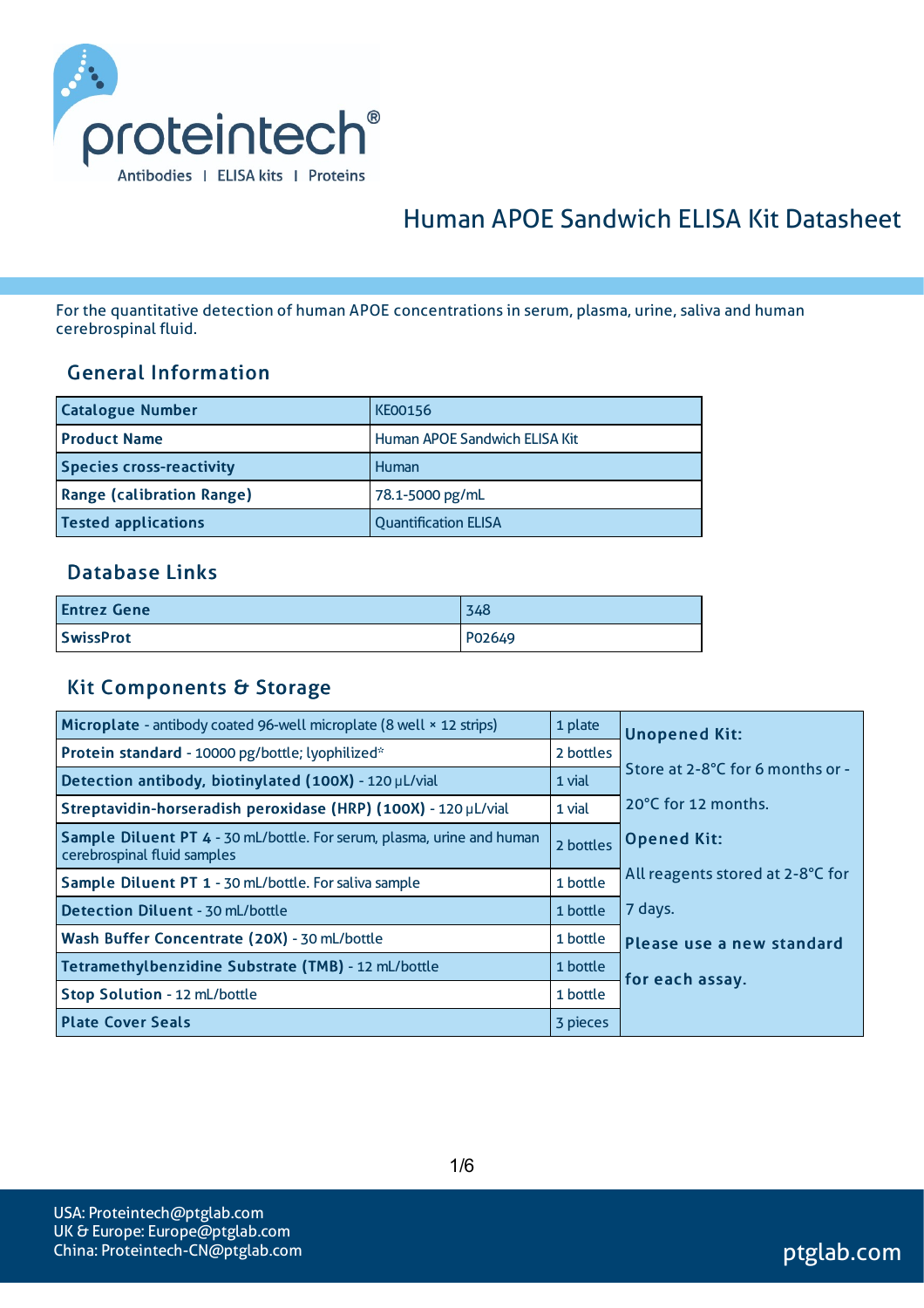#### NB: Do not use the kit after the expiration date.

Sample Diluent PT 4 is for protein standard, serum, plasma, urine and human cerebrospinal fluid samples. Sample Diluent PT 1 is for protein standard and saliva sample.

Detection Diluent is for Detection antibody and Streptavidin-HRP.

\*Add 2 mL Sample Diluent PT 4 or PT 1 in protein standard. Thisreconstitution gives a stock solution of 5000 pg/mL.



#### Product Description

KE00156 is a solid phase sandwich Enzyme Linked-Immuno-Sorbent Assay (Sandwich ELISA). The APOE ELISA kit is to be used to detect and quantify protein levels of endogenous APOE. The assay recognizes human APOE. An antibody specific for APOE has been pre-coated onto the microwells. The APOE protein in samples is captured by the coated antibody after incubation. Following extensive washing, another antibody of biotinylated specific for APOE is added to detect the captured APOE protein. For signal development, Streptavidin-HRP is added, followed by Tetramethyl-benzidine (TMB) reagent. Solution containing sulfuric acid is used to stop color development and the color intensity which is proportional to the quantity of bound protein is measurable at 450 nm with the correction wavelength set at 630 nm.

#### Background

APOE (apolipoprotein E) is a plasma protein implicated in lipid metabolism. It is produced predominantly by hepatocytes, macrophages, and neural cells. In the CNS, APOE is the major extracellular lipid carrier and plays a key role in neuronal protection/repair after injury. APOE is polymorphic, with three major alleles: APOE2 (cys112, cys158), APOE3 (cys112, arg158), and APOE4 (arg112, arg158). APOE2 plays a protective role against both Alzheimer's (AD) and heart disease. APOE4 confers a higher risk for atherosclerosis and Alzheimer's disease. Analysis of cerebrospinal fluid (CSF) and plasma APOE protein levelsin AD patients had been performed to examine its association with AD pathology. In old age, high plasma APOE levels precede an increase of circulating CRP and strongly associates with cardiovascular mortality.

#### Sample Preparation

Samples may require proper dilution to fall within the range of the assay. 1:16,000 or 1:32,000 dilution isrecommended for

USA: Proteintech@ptglab.com UK & Europe: Europe@ptglab.com China: Proteintech-CN@ptglab.com and ptglab.com ptglab.com ptglab.com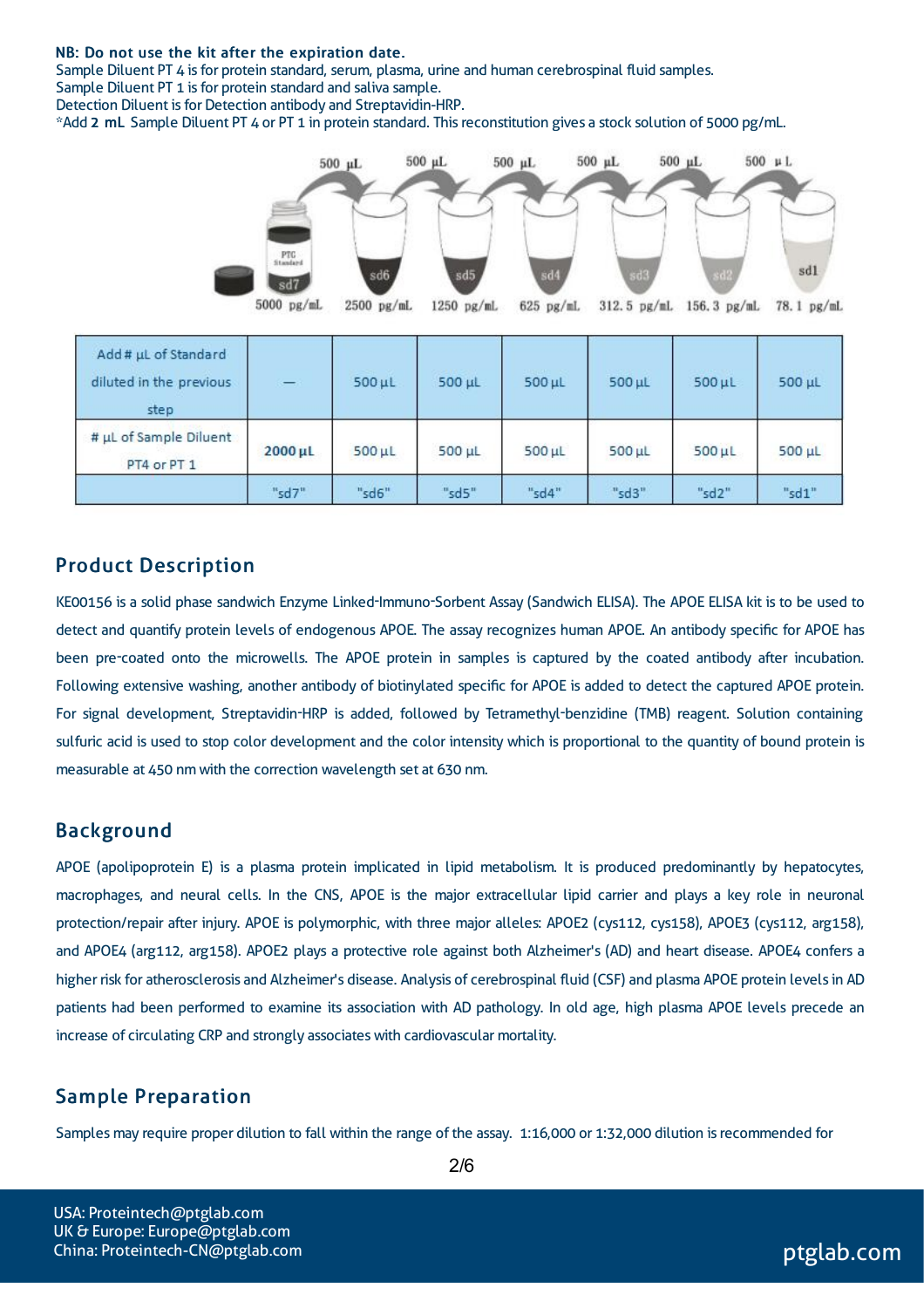serum or plasma, 1:4 or 1:8 dilution is recommended for urine, 1:4 or 1:8 dilution is recommended for saliva, 1:800 or 1:1,600 dilution is recommended for human cerebrospinal fluid.

### Safety Notes

This product is sold for lab research and development use ONLY and not for use in humans or animals. Avoid any skin and eye contact with Stop Solution and TMB. In case of contact, wash thoroughly with water.

### Assay Procedure Summary

| Step           | <b>Reagent</b>                                                                                   | Volume        | <b>Incubation</b> | Wash        | <b>Notes</b>                 |  |
|----------------|--------------------------------------------------------------------------------------------------|---------------|-------------------|-------------|------------------------------|--|
| 1              | <b>Standard and Samples</b>                                                                      | $100$ $\mu$ L | 120 min           | 4 times     | Cover Wells incubate at 37°C |  |
| $\overline{2}$ | <b>Diluent Antibody Solution</b>                                                                 | $100$ $\mu$   | $60 \text{ min}$  | 4 times     | Cover Wells incubate at 37°C |  |
|                | <b>Diluent HRP Solution</b>                                                                      | $100 \mu L$   | 40 min            | 4 times     | Cover Wells incubate at 37°C |  |
| 4              | <b>TMB Substrate</b>                                                                             | $100$ $\mu$   | 15-20 min         | Do not wash | Incubate in the dark at 37°C |  |
|                | <b>Stop Solution</b>                                                                             | $100$ $\mu$   | 0 min             | Do not wash | ۰                            |  |
| 6              | Read plate at 450 nm and 630 nm immediately after adding Stop solution. DO NOT exceed 5 minutes. |               |                   |             |                              |  |

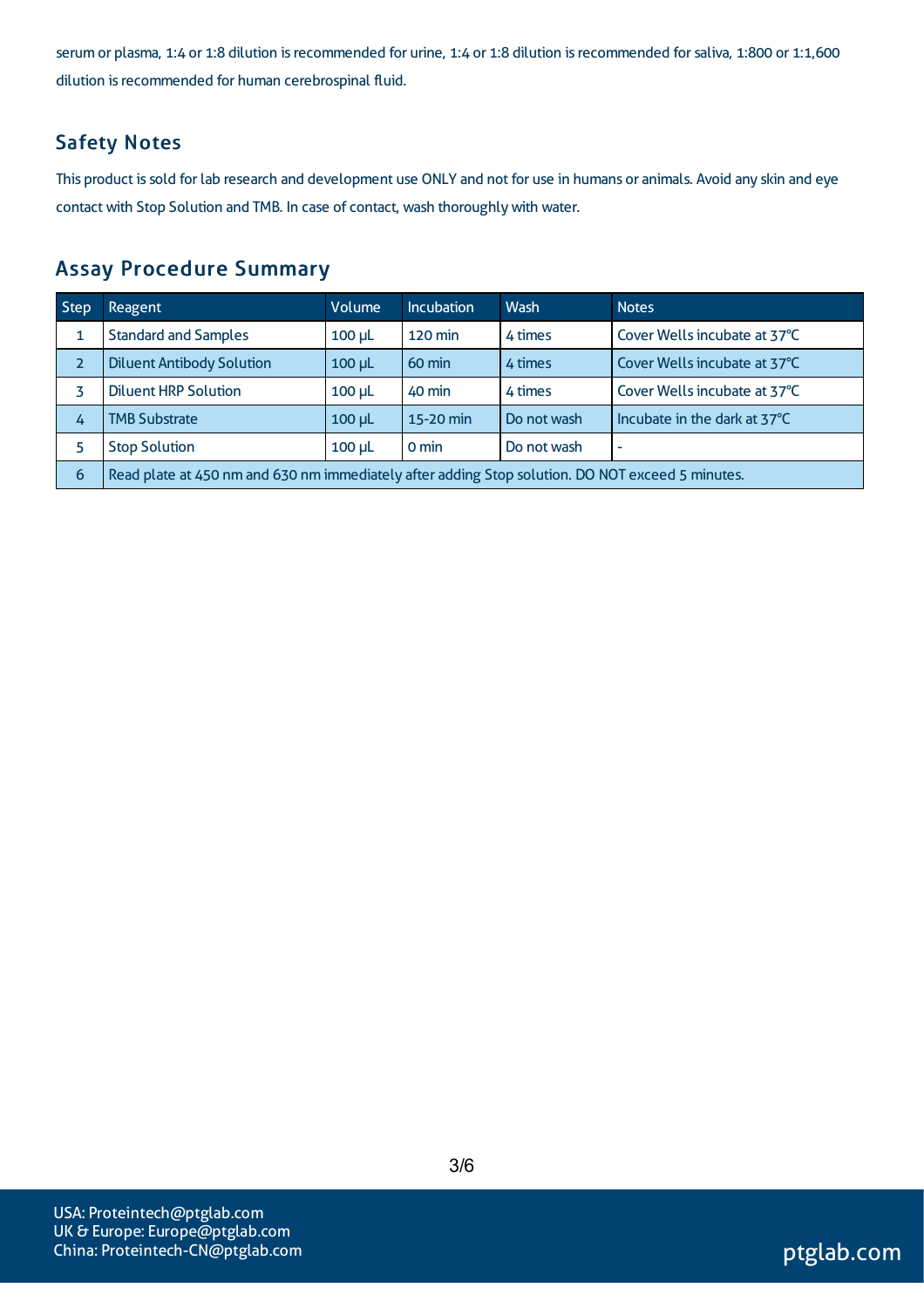# Example data

These standard curves are provided for demonstration only. A standard curve should be generated for each set of samples assayed.



| (pg/mL) | 0.D            | <b>Average</b> | <b>Corrected</b> |
|---------|----------------|----------------|------------------|
| Ω       | 0.045<br>0.047 | 0.046          |                  |
| 78.1    | 0.123<br>0.119 | 0.121          | 0.075            |
| 156.3   | 0.183<br>0.184 | 0.183          | 0.137            |
| 312.5   | 0.294<br>0.289 | 0.291          | 0.245            |
| 625     | 0.590<br>0.558 | 0.574          | 0.528            |
| 1250    | 1.019<br>1.033 | 1.026          | 0.980            |
| 2500    | 1.722<br>1.777 | 1.749          | 1.703            |
| 5000    | 2.852<br>2.905 | 2.878          | 2.832            |



| (pg/mL) | O.D            | <b>Average</b> | Corrected |
|---------|----------------|----------------|-----------|
| O       | 0.03<br>0.029  | 0.029          |           |
| 78.1    | 0.102<br>0.132 | 0.117          | 0.087     |
| 156.3   | 0.191<br>0.22  | 0.205          | 0.176     |
| 312.5   | 0.358<br>0.402 | 0.38           | 0.350     |
| 625     | 0.641<br>0.706 | 0.673          | 0.644     |
| 1250    | 1.166<br>1.143 | 1.154          | 1.125     |
| 2500    | 1.923<br>1.915 | 1.919          | 1.889     |
| 5000    | 2.99<br>2.954  | 2.972          | 2.942     |

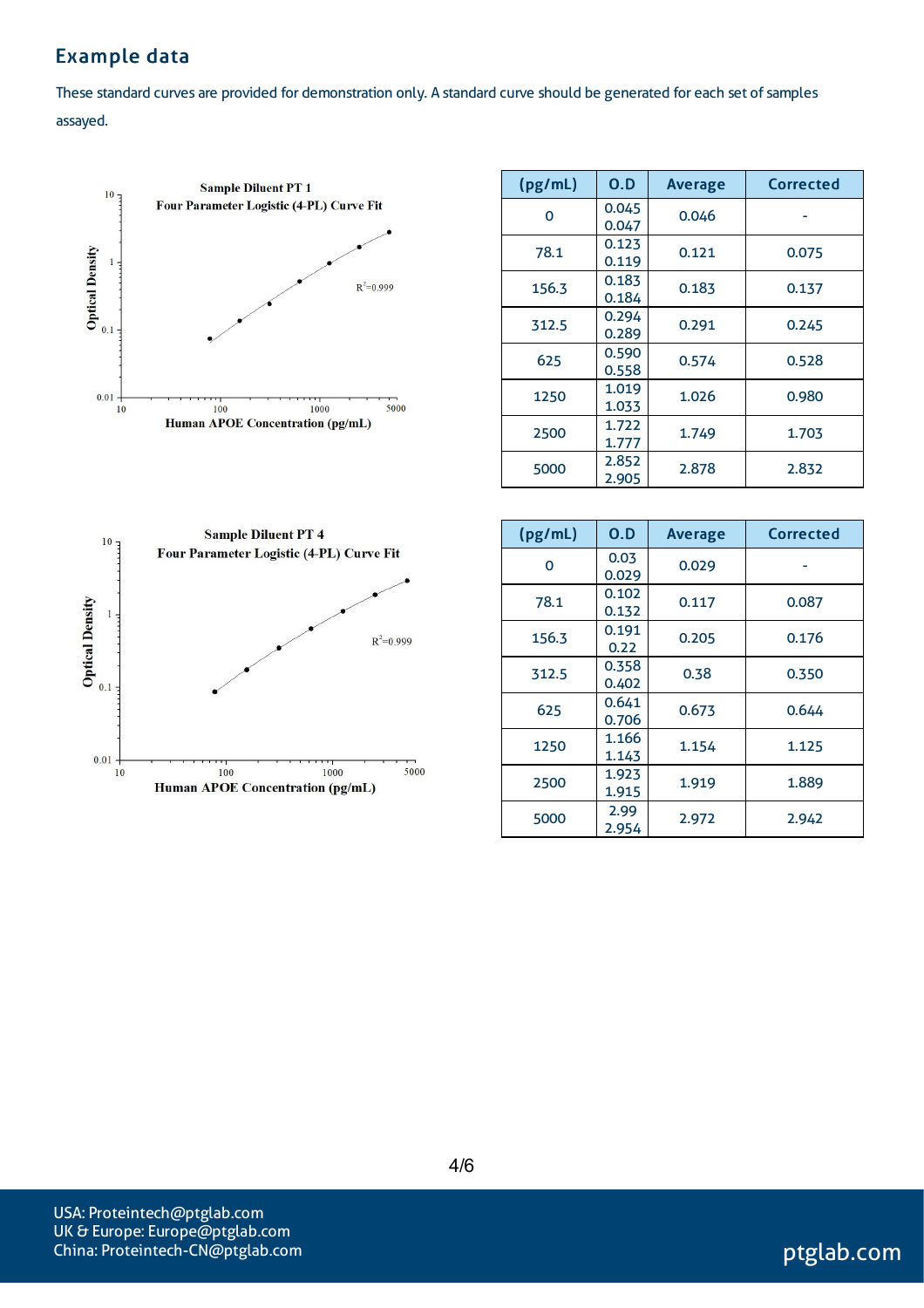# Precision

Intra-assay Precision (Precision within an assay) Three samples of known concentration were tested 20 times on one plate to assessintra-assay precision.

Inter-assay Precision (Precision between assays) Three samples of known concentration were tested in 24 separate assaysto assessinter-assay precision.

|        | <b>Intra-assay Precision</b> |              |           | <b>Inter-assay Precision</b> |  |        |              |              |           |        |
|--------|------------------------------|--------------|-----------|------------------------------|--|--------|--------------|--------------|-----------|--------|
| Sample | n                            | Mean (pg/mL) | <b>SD</b> | $CV\%$                       |  | Sample | $\mathsf{n}$ | Mean (pg/mL) | <b>SD</b> | $CV\%$ |
|        | 20                           | 2,811.2      | 88.6      | 3.2                          |  |        | 24           | 2,846.8      | 200.8     | 7.1    |
|        | 20                           | 776.0        | 23.9      | 3.1                          |  |        | 24           | 729.6        | 22.3      | 3.1    |
|        | 20                           | 291.0        | 7.4       | 2.5                          |  |        | 24           | 283.9        | 11.1      | 3.9    |

#### Recovery

The recovery of APOE spiked to three different levels in four samples throughout the range of the assay in various matrices was evaluated.

| Sample Type               |          | Average% of Expected | Range (%)  |
|---------------------------|----------|----------------------|------------|
| Human serum               | 1:32,000 | 105                  | 87-118     |
|                           | 1:64,000 | 95                   | 81-116     |
| Saliva                    | 1:8      | -99                  | $77 - 125$ |
|                           | 1:16     | 111                  | 97-125     |
| Urine                     | 1:8      | 116                  | 109-123    |
|                           | 1:16     | 111                  | 99-118     |
|                           | 1:3,200  | 76                   | 73-79      |
| Human cerebrospinal fluid | 1:6,400  | 85                   | 75-96      |